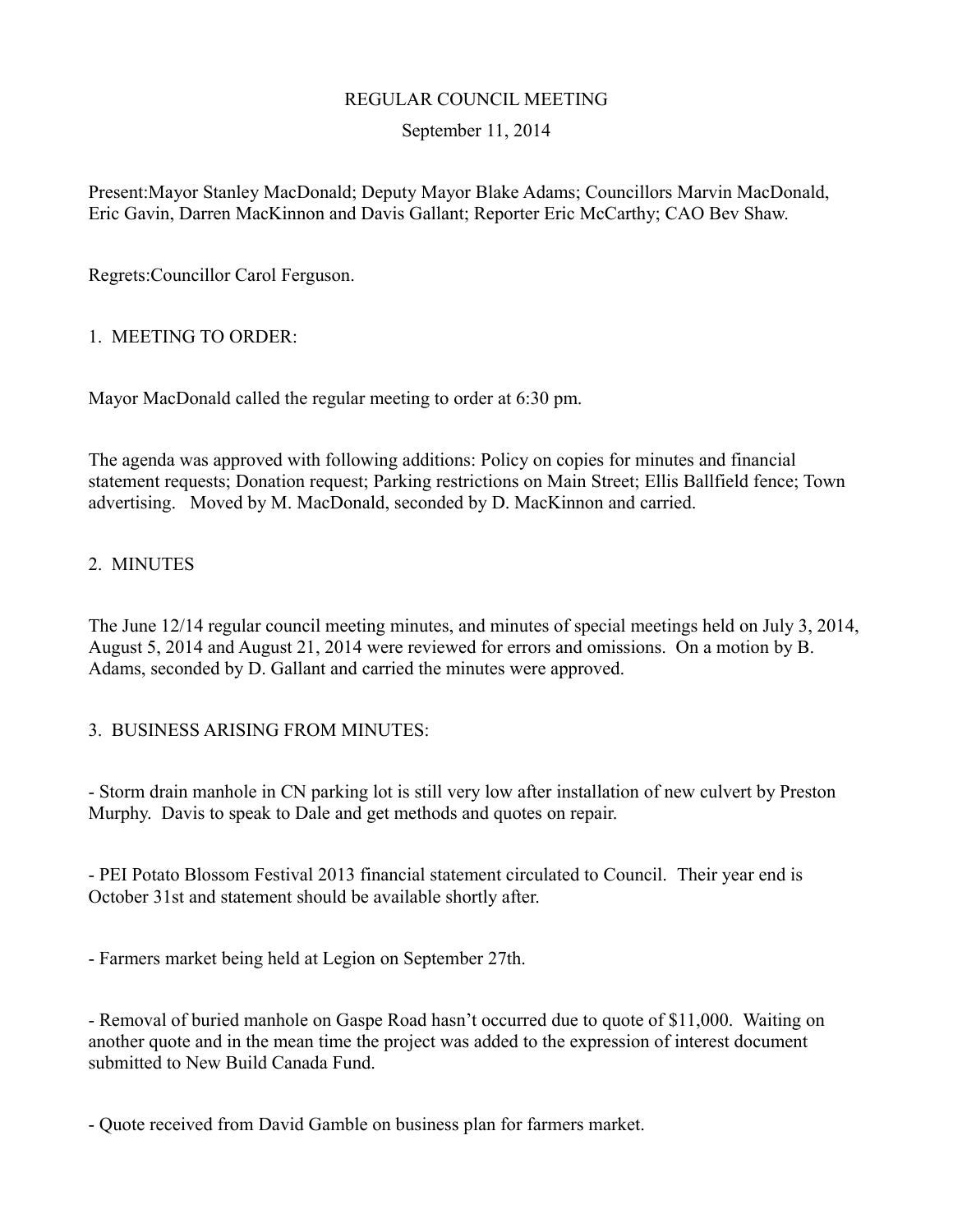# 4. FINANCIAL BUSINESS:

Error noted that \$9400 fire dues was credited to fines.

June - August 2014 revenue: general \$211,173.21; sewer 83.108.83. June - August 2014 expenses: general \$237,027.58; sewer \$12,475.47; Bank balances at the end of August - general \$52,916.54; sewer \$33,615.21. Copies of budget update to August 31/14 circulated to Council. It was moved by M. MacDonald, seconded by D. MacKinnon and carried that financial report for June - August, 2014 be approved.

#### RCMP Cpl. Scott Lundrigan

Cpl. Lundrigan welcomed questions from Council on the monthly report provided and a discussion followed on ATV use and how the RCMP are cracking down.

#### 5. NEW BUSINESS

#### 1. Chairperson's report

Stanley's report circulated to Council.

## 2. Administrator's report

Written report circulated to Council. Building permit issued to Douglas Smith for private storage valued at \$12,000.00 and business permit issued to Luke & Wilma Duffenais - Rustic Rummaging  $\&$ Flea Market located at the CN Station.

3. Reports from Departments

Recreation (Eric) - Written report from Jeff circulated to Council. To suggest Jeff attend the Newcomers Association being held in O'Leary next month.

Sanitation - Eric reported everything is working well except for a lateral service line on Barclay Road that requires replacement. He also mentioned the lagoon and that a study on the lagoon efficiency is being planned.

Streets, Sidewalk &Properties - Davis reported that the new sidewalks look good and that new concrete for Barclay Road sidewalks, in front of Oulton's new apartment, should be completed in the near future. Also noted that new globes for broken streetlights haven't arrived yet, speed checks are being conducted by Transportation and radar is still being considered and that grass/weeds growing adjacent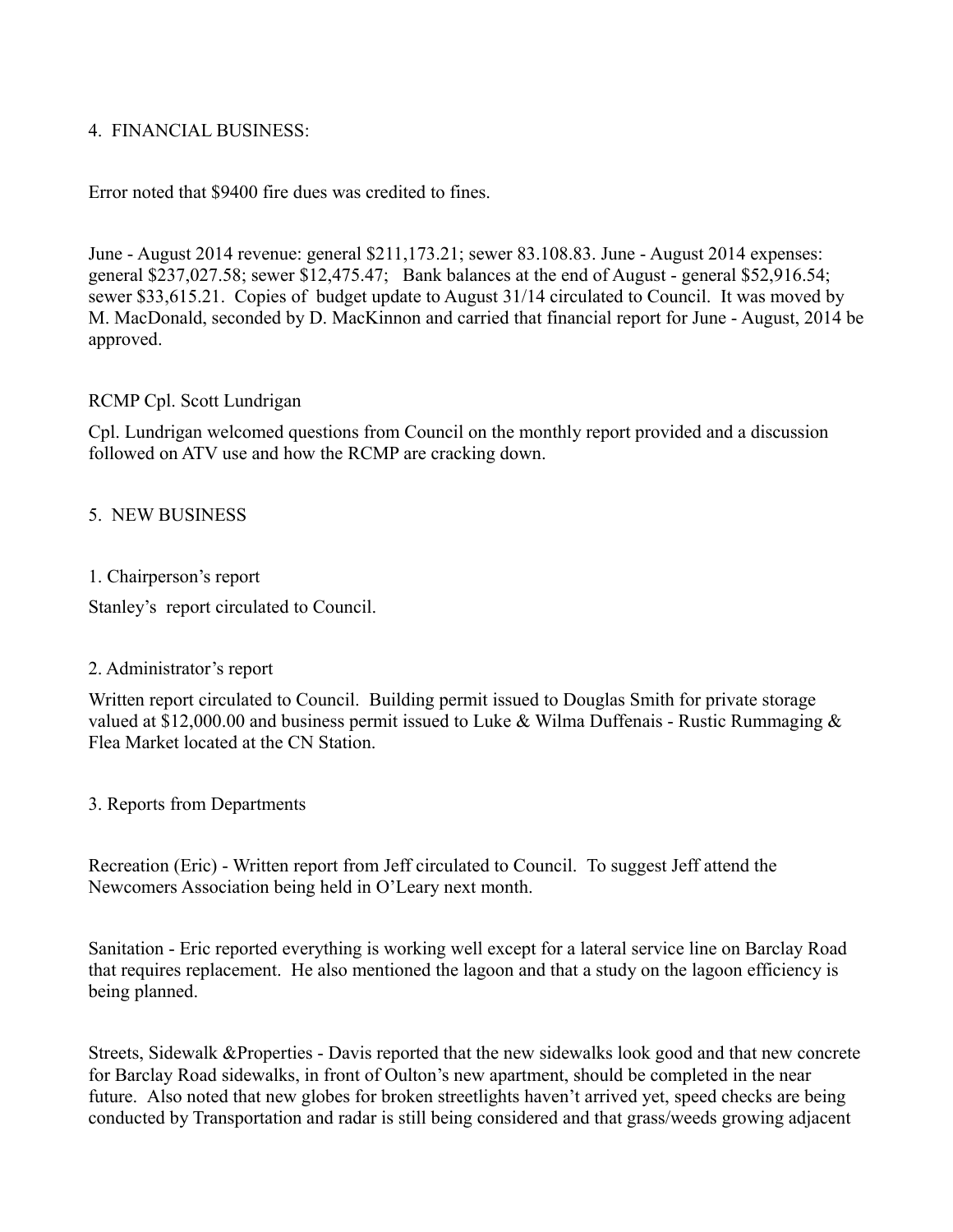to sidewalks need to be eliminated. The Memorial Orchard plaques have been installed. The maintenance truck is out of service due to broken springs and inspection required.

Fire Department - Chief Perry's report circulated to Council and Marvin mentioned that the department is recruiting new members.

Development & Tourism - Blake mentioned some potential retail space, that a motion is required for the bid placed on Pate property and at next meeting to discuss the business plan quote from David Gamble.

4.. Town Sign - Darren hopes to have estimates on sign for next meeting.

5. Rink clean up - Darren reported speaking to rink manager and was advised that they could use some help getting the rink prepared for opening. Council agreed to send maintenance staff members, Allan and James, if available and time allows.

6. CN trees & maintenance - An email from Ruth Delong, Trails Community Relations Coordinator, indicated that tree removal and/or pruning should be done as well as several other suggestions of maintenance to the building and property. Council agreed to have trees pruned that are touching the CN building.

7. Mayoral chain of office - Moved by D. MacKinnon, seconded by B. Adams and carried that mayoral chain be ordered from A Touch of Gold for \$2155 plus HST.

8. Election staff - Moved by B. Adams, seconded by D. Gallant and carried that Margaret MacWilliams be appointed as Returning Officer and Pauline Barlow as Poll Clerk for the 2014 municipal election.

9. Softball Canada invoice - Moved by B. Adams, seconded by M. MacDonald and carried that \$1000 hosting fee for 2013 nationals invoice from Softball Canada be paid.

10. 2015 Up West Winterfest - Council directed that financial statement and activity report be again requested from the 2014 Winterfest and agreed that for 2015 O'Leary will hold its own Winter Carnival as in the past. Budget to remain at \$1500.

## 11. Other Business and Correspondence

Moved by B. Adams, seconded by D. Gallant and carried that a policy be established to ensure compensation rate for copies of minutes, financial statements and other large documents be the same as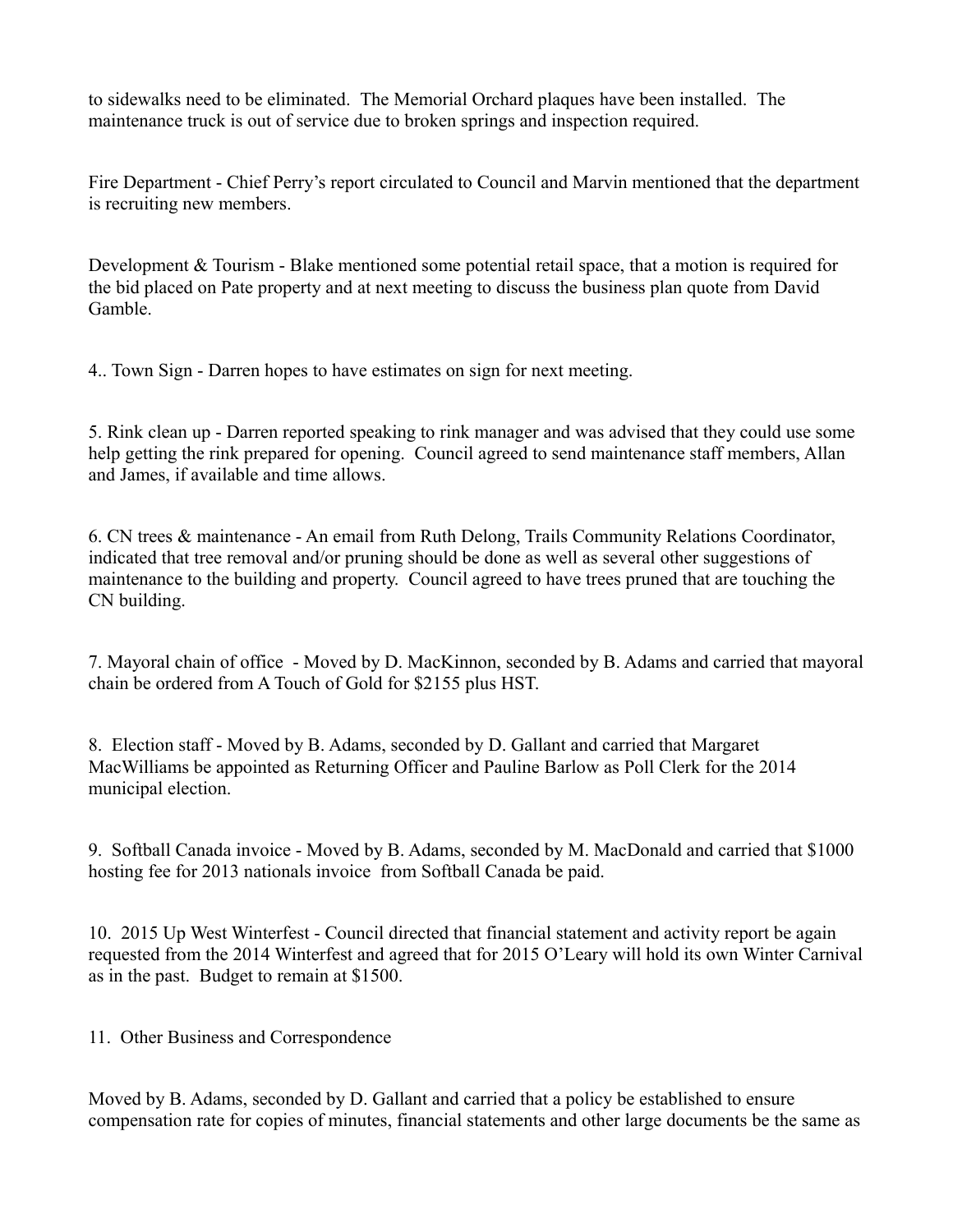regular copies done for the public. Current rate is 15 cents per copy.

Donation request - Darren excused himself from the meeting due to a conflict of interest in this matter. Moved by B. Adams, seconded by E. Gavin and carried that \$300 be donated to the Under 12 West Prince Wildcats softball team who are representing our area at the Atlantic Championships in Moncton this weekend.

Parking restrictions - Long term parking in Main Street spaces is still a problem therefore Council agreed that a letter be sent to Transportation requesting a time limit of 30 minutes be posted. Copy letter to Hon. Henderson.

Ellis Ballfield Fence - Chain link fence estimate is \$11,000. To gather information on other renovations (backstop overhang, netting at 2 fields) and plan to apply for funding.

Town advertising - Advertising in North Cape Coastal Drive section of provincial Welcome to PEI advertising was discussed. Considered cost sharing with another organization. To send information to O'Leary Regional Business Association and table for December meeting.

Pate Property - Moved by B. Adams, seconded by D. Gallant and carried that Council offer \$49,900 to purchase Pate property at 592 Main Street.

6. COMMITTEE OF THE WHOLE

Moved by B. Adams, seconded by D. MacKinnon and carried that Council adjourn to committee of the whole (closed door session) at 9:05 pm.

Moved by B. Adams, seconded by E. Gavin and carried that regular meeting resume at 9:35 pm.

Business from committee of the whole session:

To invite Dewar and Esther Oulton to October meeting.

Moved by E. Gavin, seconded by D. MacKinnon and carried that Council accept offer of land donation from Estate of Freeman Ellis and to make available a maximum of \$1000 for legal fees.

# 7. ADJOURNMENT